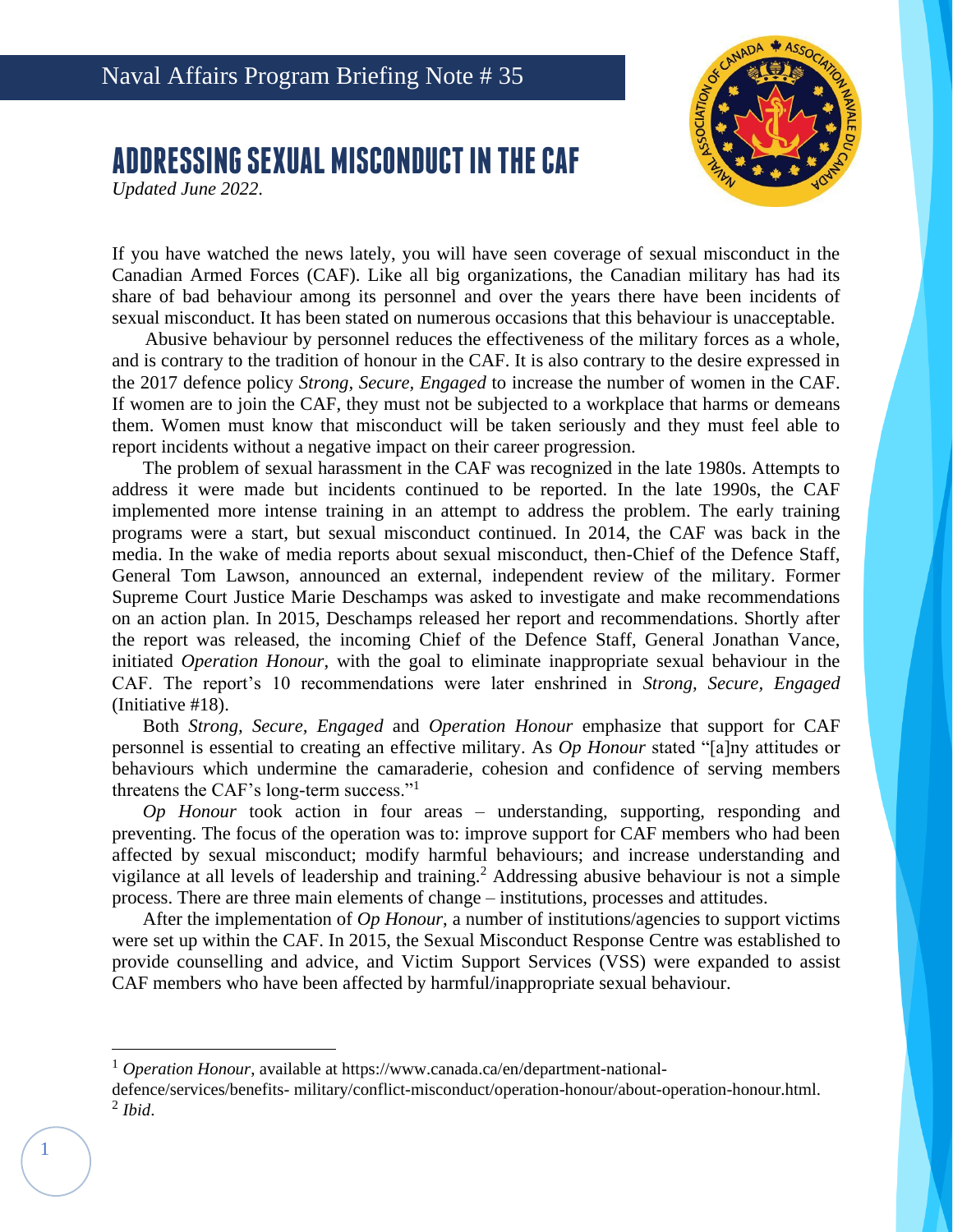A variety of response teams have been formed: in 2016, the Sexual Offence Response Team was formed as part of the Canadian Forces Military Police; the Director of Military Prosecutions created the Sexual Misconduct Action Response Team (SMART); and there is the CAF Strategic Response Team on Sexual Misconduct. The Sexual Offence Response Team investigators are specially trained and dedicated to supporting the investigation of criminal sexual offences throughout the CAF and Department of National Defence.

A necessary element of the plan to address sexual misconduct is having data. Until recently, the CAF did not collect information on the scope of the problem and no standardized reporting or tracking system was in place. Since 2016 monthly tracking has enabled the organization to ascertain the rates and locations of incidents. The CAF sexual misconduct tracking protocol and the Operation Honour Tracking and Analysis System (OPHTAS) began operating in 2018. Better data, including regular Statistics Canada CAF-wide surveys, enable enhanced understanding of sexual misconduct, as do research initiatives that have been undertaken.

Processes have also been implemented to encourage victims to report unacceptable behaviour and to shepherd them through the complaint process. Victim Support Services, for example, provides advice/options for reporting, guides victims through the reporting, investigative and judicial proceedings, and provides a network for support. The Integrated Complaint and Conflict Management System (IC2M) was developed to address recommendations of the Deschamps report to simplify the harassment complaint and conflict resolution processes. It became operational in 2017. In 2018, the Integrated Conflict and Complaint Management (ICCM) service was implemented to help CAF members submit, track and resolve complaints.

These were all positive steps, but it was discouraging when the media reported in January 2021 that General Vance – the guardian of *Operation Honour* – was himself being investigated for allegations of sexual misconduct. His replacement Admiral Art McDonald stepped aside from his position only weeks after he was appointed after allegations of misconduct on his part.

In a hierarchical organization like the military, tying the lines of complaint and investigation to the chain of command is clearly problematic. Investigations are still undertaken within the CAF, culminating in the Minister of Defence, and not by an external body. This illustrates that a crucial element of the Deschamps report had not been implemented. The report's third recommendation was to "create an independent center for accountability for sexual assault and harassment outside of the CAF with the responsibility for receiving reports of inappropriate sexual conduct, as well as prevention, coordination and monitoring of training, victim support, monitoring of accountability, and research, and to act as a central authority for the collection of data."<sup>3</sup> This was not implemented. In March 2021, the acting Chief of the Defence Staff, Lieutenant-General Wayne Eyre, announced that *Op Honour* would end. In his words "Operation Honour has culminated, and thus we will close it out, harvest what has worked, learn from what hasn't, and develop a deliberate plan to go forward."<sup>4</sup>

In April 2021, the Minister of National Defence announced that an Independent External Comprehensive Review into harassment and sexual misconduct in DND/CAF had been initiated, led by another former Supreme Court Justice, Madame Louise Arbour. Madame Arbour was

<sup>&</sup>lt;sup>3</sup> Marie Deschamps, "External Review into Sexual Misconduct and Sexual Harassment in the Canadian Armed Forces" (Deschamps Report), 27 March 2015, Recommendation #3.

<sup>&</sup>lt;sup>4</sup> Lieutenant-General Wayne Eyre, quoted in Murray Brewster, "Campaign to end sexual harassment in Canadian Armed Forces shut down," CBC, 24 March 2021, available at

https://www.cbc.ca/news/politics/operation-honour-closed-down-1.5962978.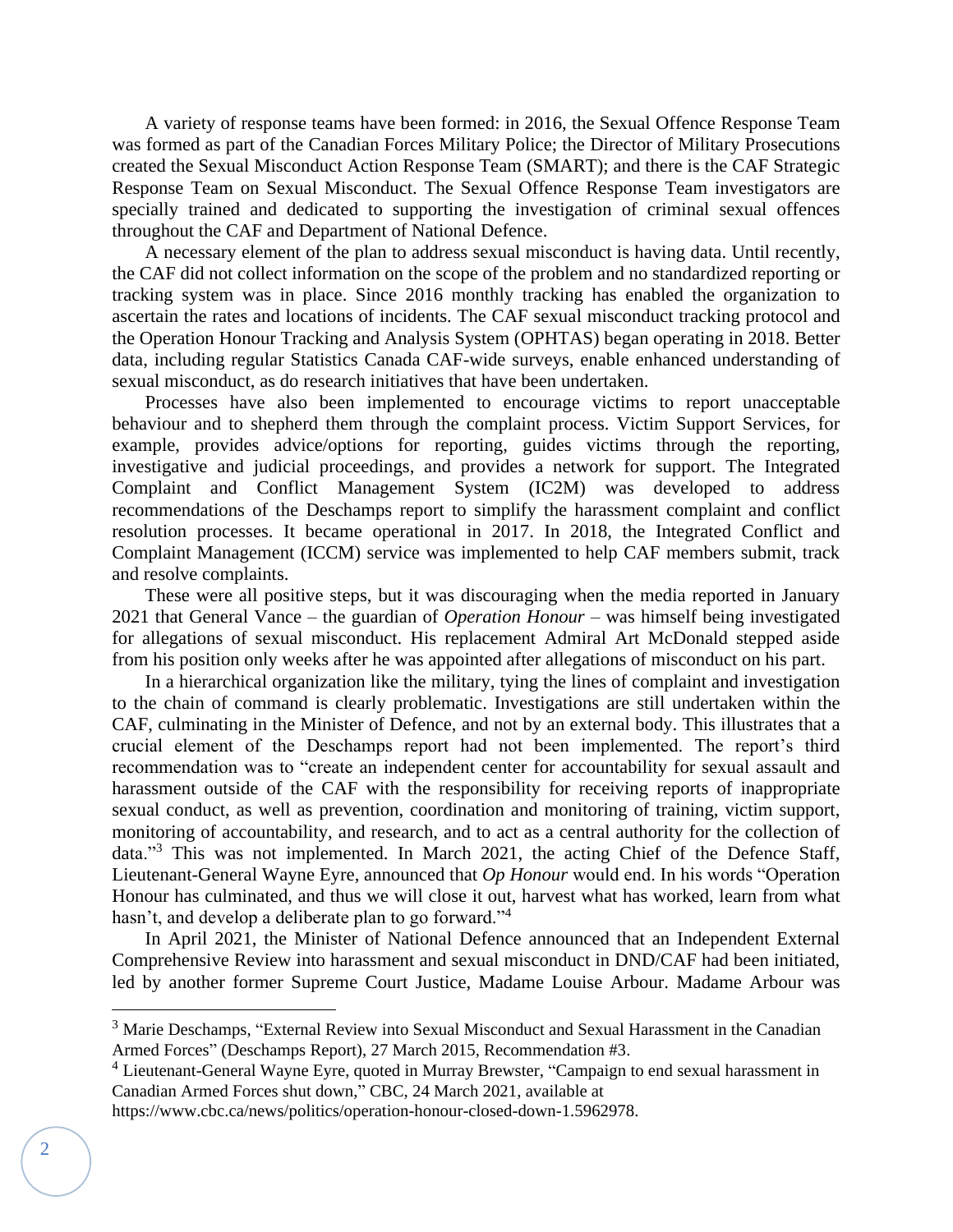asked to examine the handling of sexual misconduct by the military justice system, issues related to leadership, and the recruitment, training, performance evaluation, posting and promotion systems in the CAF. Arbour released her report in late May 2022. While noting that there are personnel who show genuine commitment to solving the problem, the report provides a devastating critique of the actions of the CAF leadership. Reflecting her exasperation, Arbour notes: "the CAF has been unwilling or unable to embrace the intent and vision that came from external sources, choosing the letter over the spirit, often the appearance of implementation over its substance, thereby entrenching their ways of operating."<sup>5</sup> She also notes in her introductory remarks that, rather than addressing the larger questions,

[T]he focus has been on mapping steps, pathways and activities, and turning to periodic external reviewers (such as Justice Deschamps, Justice Morris Fish, the Auditor General of Canada (AG) and me), whose recommendations are then the subject of lists, charts, inventories and PowerPoint presentations. This formulaic, perfunctory method of operating is ill-suited to the present problem.<sup>6</sup>

According to the report, the flurry of activity introduced by the CAF leadership has not been effective. As Arbour states, "[t]he number of documents, rules, directives, policies and orders is numbing. Indeed, the spirit of the rule of law is eroded, rather than reinforced, by the existence of a multitude of rules but weak compliance with the fundamental ones."<sup>7</sup>

The report made 48 recommendations, repeating, among other things, that sexual misconduct cases should be removed from the jurisdiction of the CAF – i.e., prosecuted by civilian courts (Recommendation #5) – and that officer training and education at military institutions should be reconsidered (Recommendation #29). Both Minister of National Defence Anita Anand and Prime Minister Trudeau said they agree with all 48 recommendations in principle. But they note that while 17 will be implemented right away, the remaining 31 will go under review in order to determine feasibility and way forward.

What the result of the latest report will be is not yet known. But hopefully the effective processes and agencies that have been developed – for example, enhanced victim services, trained investigative personnel and systematic data collection – will be retained, and the recommendation that cases be heard in civilian courts will (at last) be implemented.

## **Conclusions**

As can be seen, addressing sexual misconduct in the CAF remains a work in progress. It will require sustained effort over many years. As noted, a number of positive changes have been made, and hopefully they will continue to lead to improvements.

What we have not discussed here is the hardest element – changing attitudes. Institutions and processes can be created with the stroke of a pen but changing attitudes is a long-term

<sup>5</sup> The Honourable Louise Arbour, "Introduction: Recommendations Ignored or Forgotten," *Report of the Independent External Comprehensive Review*, 20 May 2022, available at

https://www.canada.ca/en/department-national-defence/corporate/reports-publications/report-of-theindependent-external-comprehensive-review.html.

<sup>6</sup> Arbour, "Introduction: A Flurry of Activity," *Report of the Independent External Comprehensive Review*.

<sup>7</sup> *Ibid*.